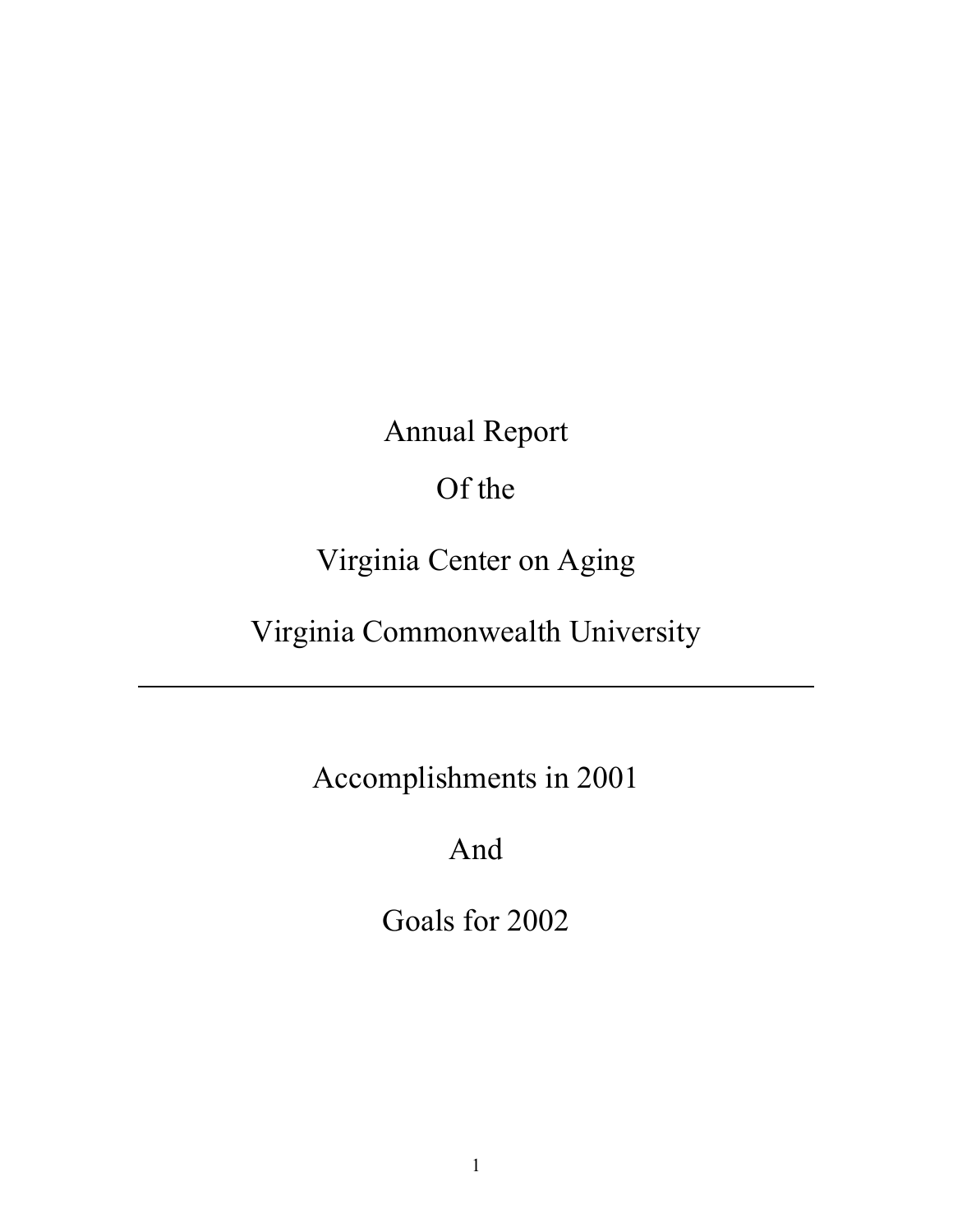#### **Overview**

This report summarizes activities of the Virginia Center on Aging (VCoA) during calendar 2001. It is organized by calendar year because of the practice of providing an annual report to the Virginia General Assembly when it convenes in January.

Calendar year 2001 contained, of course, September  $11<sup>th</sup>$ , which changed irrevocably how life is lived in America. The terrorist attacks on Americans altered how we live each day of our lives and this, cumulatively, is what we call "aging." We do not know, and we will not know for some time, how the experiences of growing older --- the routines, social interactions, frustrations, and dreams of everyday life --- will be different henceforth. We can, however, continue to do our best. This is true for all of us, individuals or agencies.

In the enabling legislation, VCoA was charged with 10 responsibilities, encompassing three principal functions: 1) interdisciplinary studies, including training in aging-related topics and the education of older adults; 2) research; and 3) information sharing. VCoA maintains a statewide commitment, conducting at least one of its three principal functions in all five geographic regions of Virginia every year. VCoA annually lists agencies and businesses it has worked with by geographic region. In calendar year 2001, VCoA worked with over **280** regional entities, **31** statewide departments, coalitions, and nonprofit organizations, and **27** units of Virginia Commonwealth University (VCU) in satisfying its legislated mandates. (See *Appendix A for a listing of those we worked with*.) These partnerships enabled us to accomplish far more than our staffing level would suggest.

Calendar 2001 once again proved that partnering or collaborating is the key to leveraging resources for a relatively small unit like the Virginia Center on Aging. The following pages describe many partnerships initiated, maintained or improved during calendar 2001. Moreover, this practice will become ever more important as an effective way of serving Virginia's elders and their families, for funding sources within Virginia and elsewhere require more impact for their diminishingly available support. As we have said before, this is fine with us. We see work with our colleagues across Virginia as the natural way of doing more.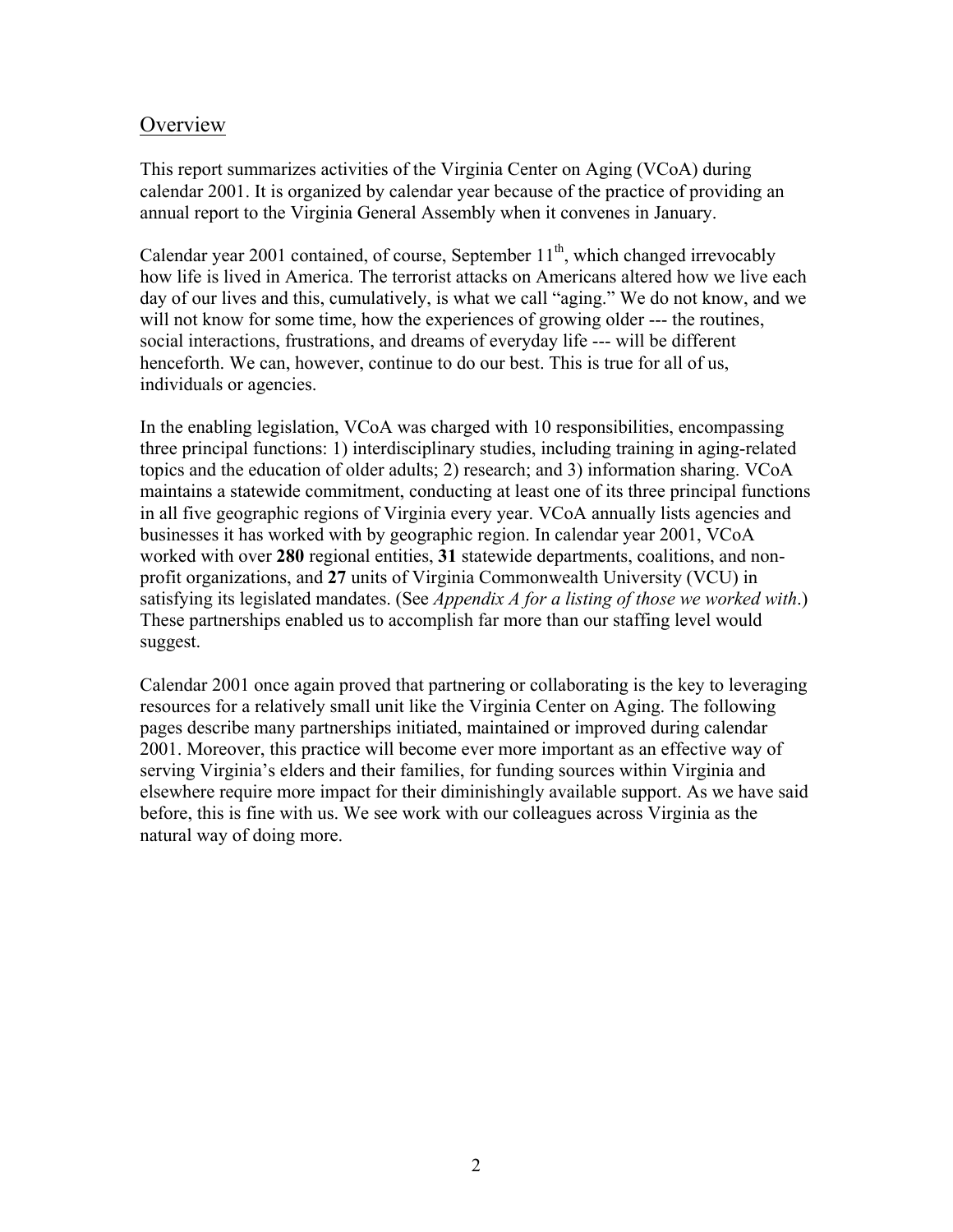## Mission

 The General Assembly, in creating the Virginia Center on Aging by amendment to the Code of Virginia in 1978, charged it to be **"an interdisciplinary study, research, (and) information and resource facility for the Commonwealth of Virginia…"** It is the only such Center in the Commonwealth. The Virginia Center on Aging (VCoA) is satisfying its mandate from the General Assembly and is operating across Virginia, in a statewide capacity. Characteristically, the VCoA is accomplishing its activities through partnerships with various units, both across the Commonwealth and within Virginia Commonwealth University. VCoA believes that these partnerships serve the aging-related needs of Virginia in a most cost-effective manner and broaden the capacity of units within VCU to conduct aging-related research, education, and community service.

Under "interdisciplinary study" the General Assembly's mandate includes:

- Continuing education and in-service training for those who work with the elderly
- Education and training of older persons
- Educational preparation of non-gerontology students

Under "research" the General Assembly's mandate includes:

- Conduct of research in the field of gerontology
- Dissemination of research findings

Under "information and resource facility," the General Assembly's mandate includes:

- Collection and maintenance of data about older persons statewide and regionally
- Serving as a resource to the State Office on Aging (now called the Virginia Department for the Aging) and to all organizations and state agencies involved in aging-related planning and service delivery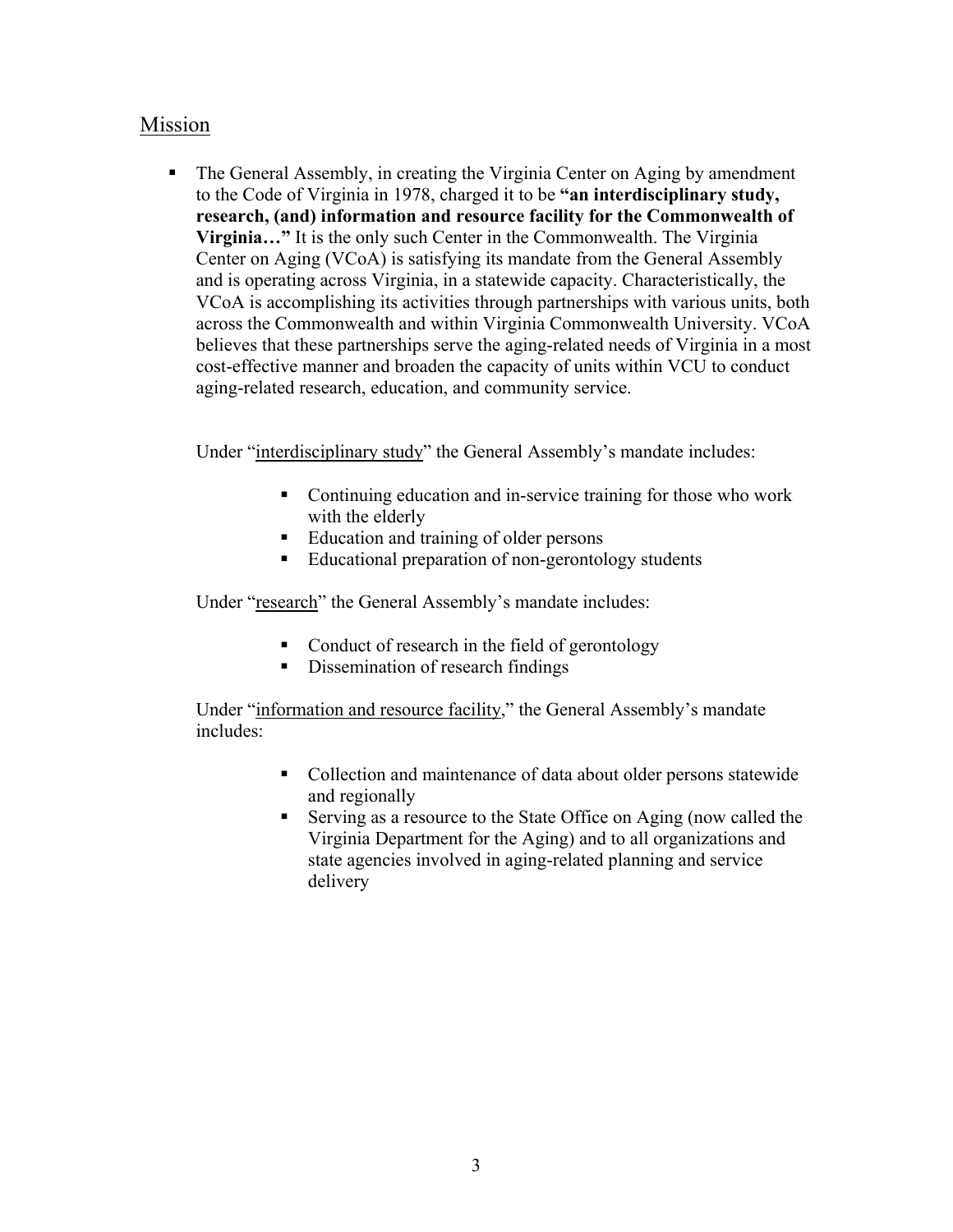## Activities in 2001

During calendar 2001 the Virginia Center on Aging interacted and collaborated with colleagues in state, regional, and local agencies and organizations, both public and private, and with units of Virginia Commonwealth University, in order to achieve its responsibilities. The following are representative activities.

#### **Highlighting activities in 2001:**

- o VCoA, as a member of the Central Virginia Task Force on Older Battered Women, published *Domestic Violence Services for Older Battered Women: A Resource Directory for Allied Professionals,* in January 2001.
- o VCoA and the Professional/Consumer Advocacy Council, which it developed during the Partners III project on aging with lifelong disabilities, coordinated an assessment by a VCU graduate student intern of the Personal Assistant Services programs at the Department of Rehabilitative Services and the Department of Medical Assistance Services.
- o VCoA participated in "Keeping the Person at the Centre: Developing Effective Models of Social & Health Care for People with Developmental Disabilities and Dementia," an international invitational conference in Edinburgh, Scotland in February that developed research and services protocols for dementia among older adults with lifelong intellectual disabilities. Entitled *The Edinburgh Principles*, these protocols were published by the World Health Organization.
- o VCoA joined the Steering Committee of the Virginia Elder Rights Coalition (VERC), a network of organizations, agencies, and individuals to promote the rights and autonomy of older Virginians. In early 2001 the American Bar Association awarded VERC one of 10 Partnerships in Law and Aging Program grants in the nation. The grant funded the development of a Virginia-specific Elder Rights Notebook and Website for professionals in law and aging.
- $\circ$  VCoA continued its work throughout 2001 within a small coalition of individuals and agencies seeking to establish a new senior center in Chesterfield County. In 2001 this group formalized an administrative relationship for the proposed center with the Senior Center of Richmond, and successfully sought monetary support for further development from county, business, and private foundation sources.
- o VCoA held its Eighth *Love of Learning* program, its traditional Valentine's Day introduction to lifelong learning for older Virginians, at the Chamberlin Hotel at Fort Monroe in an expanded two-night format. This year's sold out program offered a series of mini-lectures on topics explored more fully in VCoA's other lifelong learning and Elderhostel offerings across Virginia.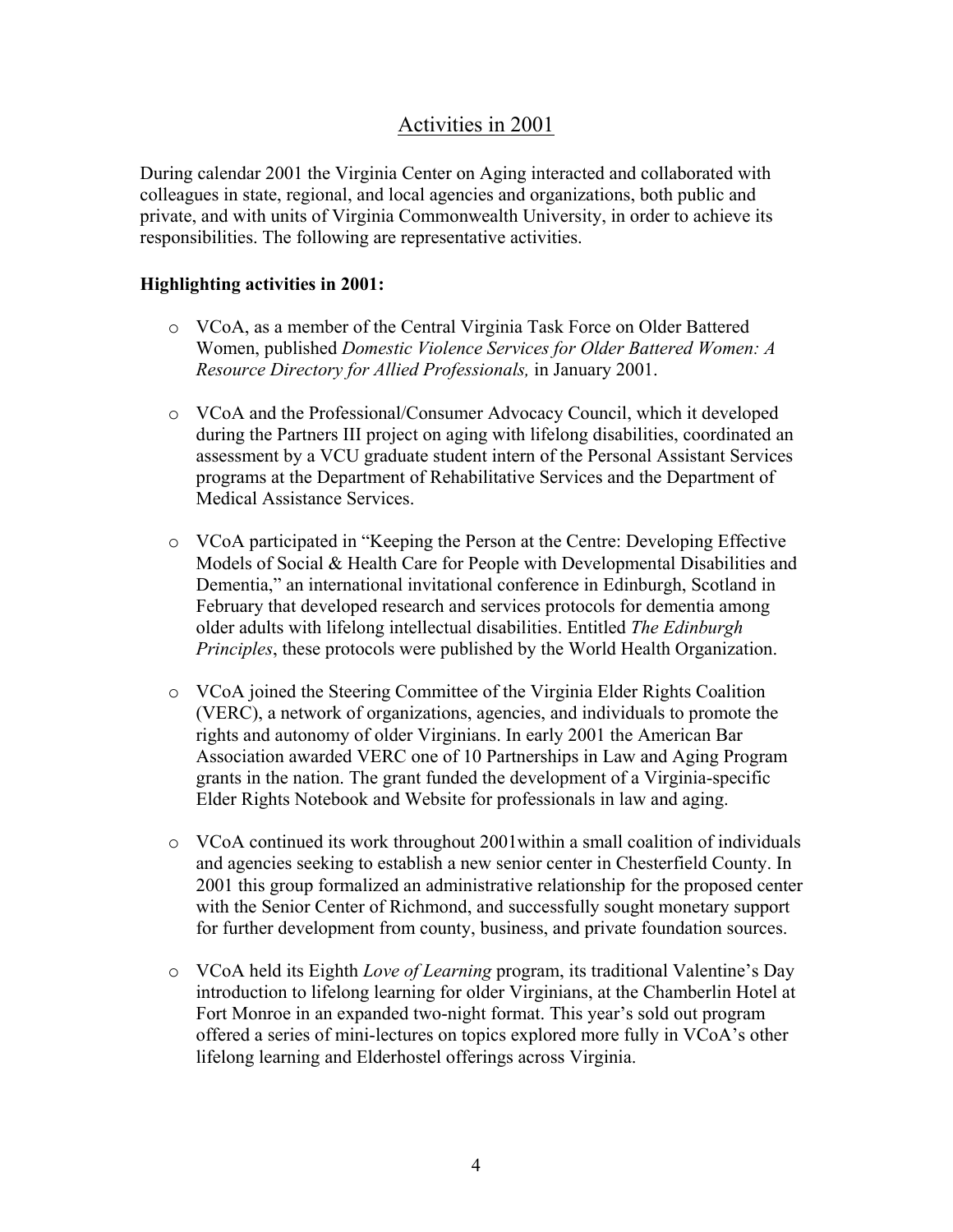- o VCoA partnered with the Jefferson Area Board for the Aging in presenting a program on implications of an aging population, the *2020 Community Plan*, in Charlottesville in March.
- o VCoA contributed a feature article on aging with lifelong disabilities for a special issue of the *Catholic Virginian* focusing upon aging published in May. This periodical reached over 75,000 homes from Tidewater to Southwest Virginia.
- o VCoA partnered with statewide aging-related organizations in order to provide research findings and training for professionals across Virginia. VCoA cosponsored the Seventh Annual Conference of the Virginia Coalition for the Prevention of Elder Abuse, in Virginia Beach in June, and the 2001 Joint Conference of the Virginia Association on Aging and the Virginia Coalition for the Aging, in Richmond in November.
- o VCoA conducted several targeted training programs for administrative and direct service staff in long-term care, including a workshop entitled *Maintaining Competence: The Environmental Press Model as a Tool for Appraisal* that was given at the 45-Hour Qualifying Course, "Introduction to Activity Management," of the Virginia Health Care Association in June.
- o VCoA provided content support in the launch of SeniorNavigator.com, a new Internet resource for Virginians on health and aging issues, finances, legal questions, family caregiving, exercise, and related matters. VCoA was a founding endorsing organization.
- o VCoA continued its efforts to increase awareness of the Alzheimer's and Related Diseases Research Award Fund (ARDRAF) as a stimulus to innovative inquiries into the causes, consequences, and treatment of dementia; in 2001 VCoA emphasized the utility of ARDRAF for practical research, in mailings to over 500 nursing homes and adult care residences across Virginia, and explored how several other states set and manage their dementia research programs.
- o VCoA co-represented Virginia Commonwealth University in meetings throughout 2001 on the Steering Committee to conceptualize and refine the course of development of The Center for Excellence in Aging and Geriatric Health, in Williamsburg. This Center would join academic, clinical practice, and human services entities in creating a model community to promote well-being among older adults. Led by the Williamsburg Crossroads Coalition, this initiative has won some grant support to continue development and solidify collaboration.
- o VCoA continued its initiative to educate clergy and lay leaders in communities of faith in matters of aging and wellness, conducting programs for older adult ministries in Glen Allen and Midlothian, and for the Virginia Baptist Mission Board in Richmond.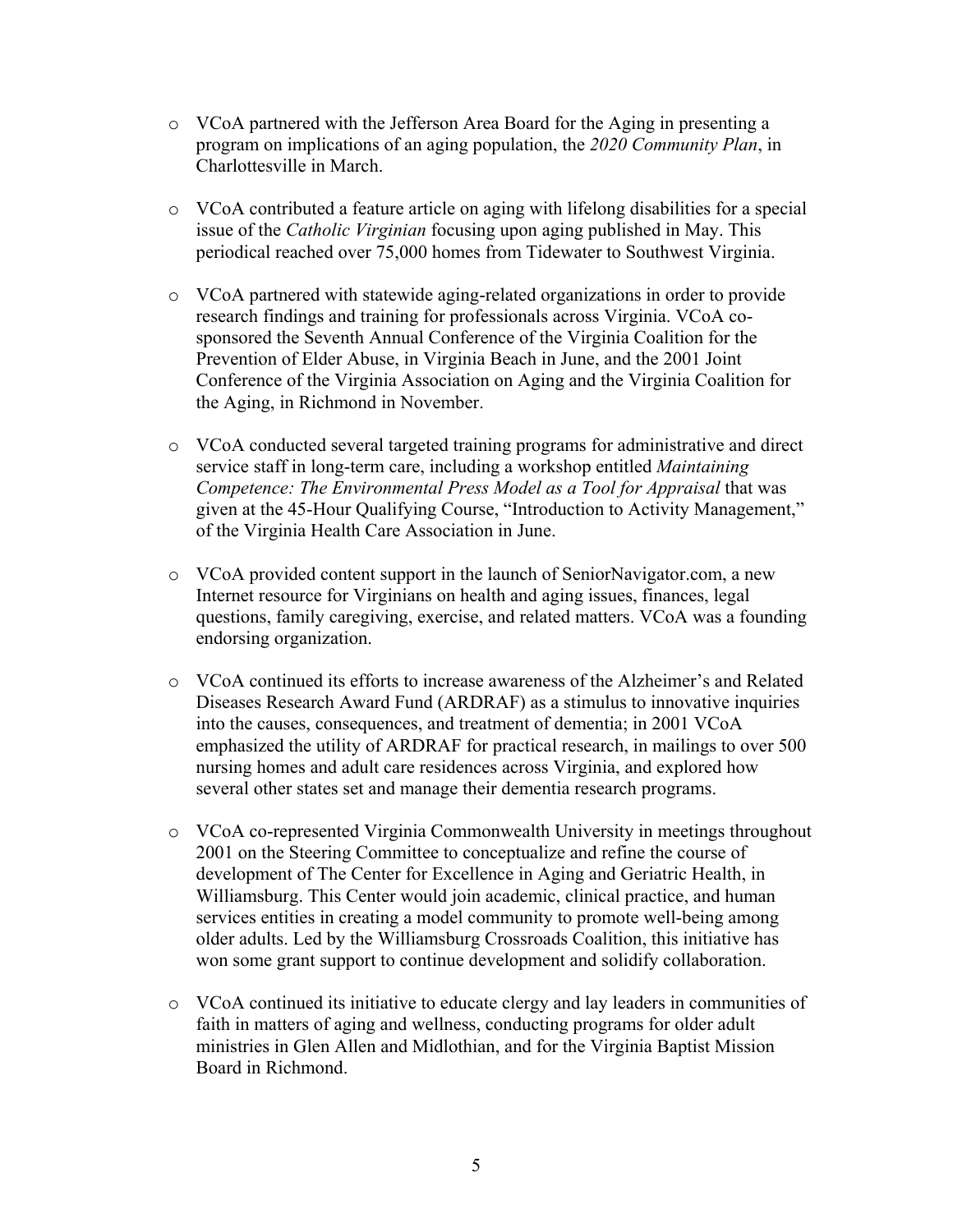- o VCoA partnered in an initiative led by the Virginia Department of Health and the Virginia Chapter of the Arthritis Foundation entitled the Virginia Arthritis Task Force (VATF). Funded by the federal Centers for Disease Control and Prevention, VATF assessed the status of arthritis awareness in the Commonwealth, in early 2001 published the guiding document, *2001-2005 Virginia Arthritis Action Plan*, and in October held the Arthritis Summit where it reviewed the *Action Plan* and issued the *2001 Virginia Arthritis Report*.
- o VCoA and other members of the Consortium on Successful Aging from the Medical College of Virginia campus of VCU and the McGuire Veterans Administration Medical Center helped VCU's Department of Internal Medicine to develop a successful grant proposal to the Donald W. Reynolds Foundation; over the course of several years, the project will expand geriatric education for faculty, students, house staff, and community physicians through increased gerontological content in basic sciences, an endowed lecture series, and several other initiatives.
- o VCoA served as one of three entities representing Virginia at a multi-day conference of the Council of State Governments entitled "Health Policy Forum on Medical Innovation & the Aging of America" held in Williamsburg in October for elected legislators and policy makers from states along the northeast seaboard.
- o VCoA lent its support in a practical manner to the Alzheimer's Association, Greater Richmond Chapter, furnishing a team of fund-raising walkers in the annual Alzheimer's Association Memory Walk in October.
- o VCoA maintained over 175 aging-related videos in its Information Resource Center, all catalogued and cross-referenced, and promoted their availability through its web page (http:// views.vcu.edu/vcoa) and printed mailings. During calendar 2001, VCoA loaned some 150 videos cumulatively to individuals and to 43 agencies and organizations across Virginia.
- o VCoA participated in a select national research forum on aging with lifelong disabilities in November entitled "Invitational Research Symposium: Promoting Health Aging, Family Support, and Age-Friendly Communities," organized by the Rehabilitation Research and Training Center on Aging and Developmental Disabilities of the University of Illinois at Chicago.
- o VCoA is a founding organizational member of the Central Virginia Coalition for Quality End-of-Life Care. In 2001 this coalition conducted five discussions and eight forums connected to two series on dying by PBS and Knight-Ridder Newspapers, established its strategic plan, and identified community resources.
- o VCoA staff gave substantial services to Virginia's agencies and citizens by serving on the boards of a dozen non-profit organizations, providing leadership, technical assistance, and *pro bono* services to groups such as the Shepherd's Center of Richmond and the Alzheimer's Association.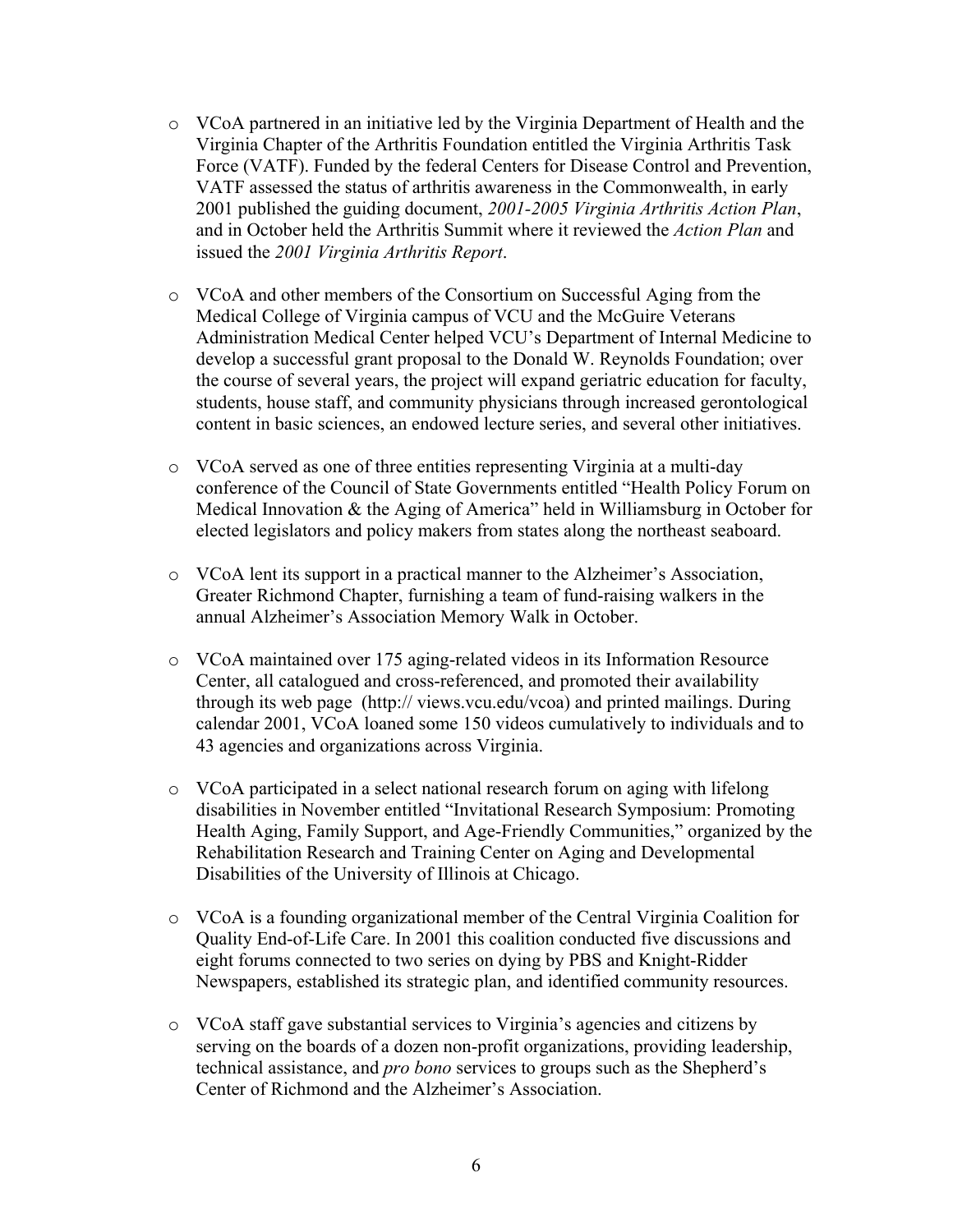Short recaps of selected activities in 2001 follow, organized according to the respective mandate from the General Assembly:

#### a. **Interdisciplinary Studies**

- Healthy and Unhealthy Lifestyles in Later Life. VCoA and the VCU Department of Gerontology jointly submitted a proposal to, and received funding from, the Delaware Division of Services for Aging and Adults with Physical Disabilities for a multi-part project to help older adults who wish assistance to break unhealthy habits. The project, entitled *More Life Left to Live: Educating Older Adults About Healthy and Unhealthy Lifestyles, received funding June 1<sup>st</sup> and will continue for* over three years. The project is conducting a statewide survey of older Delawareans to document the need for health promotion and disease prevention education, and will develop and implement a special statewide model education and prevention program for older adults and service professionals in aging, health, mental health, and substance abuse. This model intervention uses a "train the trainer" approach to broaden the project's impact, and content will address such unhealthy behaviors as compulsive gambling, smoking, alcoholism, depression, and suicidal ideation, through alternative activities that foster health promotion and wellness.
- Domestic Violence Against Aging Women. VCoA organized a partnership of organizations across Virginia to address domestic violence in culturally diverse populations. Unfortunately, neither age nor race offers sanctuary against battering in domestic settings. While significant progress has been made in improving public awareness of, and community response to, domestic violence in general, similar efforts intended to benefit older, racially and ethnically diverse populations tend to lag behind. To address this deficit, VCoA proposed to develop, conduct and evaluate a meaningful and cultural competent training program in diverse communities across Virginia with the collaboration of other organizations, and under the guidance of an Advisory Committee comprised of representatives from Native American, African American, and Hispanic American populations. VCoA assembled an array of service providers, advocates, researchers, and trainers from the Virginia Institute for Social Services Training Activities (VISSTA); Mattaponi-Pamunkey-Monacan, Inc., the social service organization representing all eight of Virginia's indigenous Indian tribes; the Central Virginia Task Force on Older Battered Women; and the Virginia Coalition for the Prevention of Elder Abuse to carry out this initiative. As the lead agency, VCoA wrote a proposal, Domestic Violence Against Aging Women: Culturally Competent Responses and Mutual Aid, which it submitted for funding to the Office of Community Services, Administration for Children and Families, USDHHS. We are awaiting news on the status of this proposal.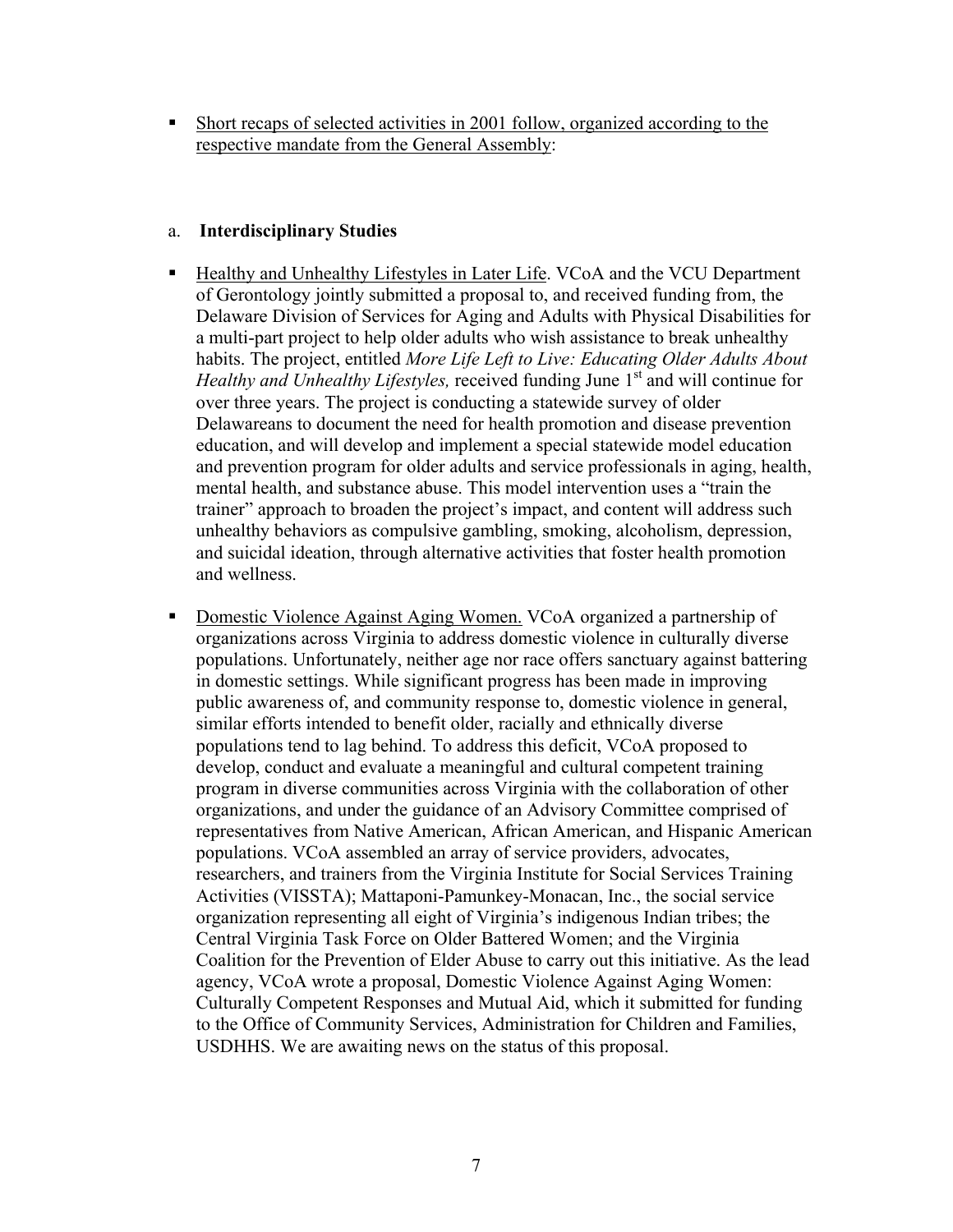**Elderhostel and Lifelong Learning Programs. VCoA conducted 54 programs for** older adults, including weeklong and short-term Elderhostels and its Love of Learning. These attracted 1774 older adults to our four sites in Virginia: Hampton/Yorktown, Richmond, Natural Bridge, and Petersburg. This represented a decline in enrollments of some 11% from calendar 2000 that can be accounted for by the loss of 200-250 Elderhostel registrations in September and October following the tragic events of September 11, 2001. Elderhostel enrollments in VCoA's multi-state region and across the United States dropped 15% and 14%, respectively, and more than 600 national and international programs were cancelled. VCoA introduced 24 new Elderhostel programs in 2001, including eight at Hampton/Yorktown, four at Richmond, and 12 at Natural Bridge. VCoA also offered two new Lifelong Learning residential programs and sponsored a series of new classes at Lakewood Manor Retirement Community in Henrico County. These new programs provided a greater variety of format and coursework, as well as expanding VCoA's faculty and community alliances. In February VCoA's traditional "Love of Learning" program sold out, while in May we introduced our first three-day Lifelong Learning program, "Appalachian Echoes: Lee Smith and the Southern Literary Voice." The latter featured three newly affiliated instructors, including the author of *Lee Smith, Annie Dillard and the Hollins Group*, and it filled to capacity, as well.

#### b. **Research**

- Virginia Geriatric Education Center (VGEC) Core Grant. VCoA is partnering in this five- year (2000-2005) grant project, directed by the VCU Department of Gerontology and funded by the Bureau of Health Professions, Health Resources and Services Administration, USDHHS. VCoA is directing evaluation of each objective to improve the training in geriatrics of pre-service and in-practice health professionals, including curriculum development, faculty and practitioner training, and the clinical training of students. Featured initiatives in this grant project include a Geriatric Health Professional Mentoring Program, a Kids Into Health Careers Partnership, and Geriatric Case Management.
- **Dementia-Specific Training of Long-Term Care Personnel. VCoA and the VGEC,** in partnership with the Virginia Department for the Aging (VDA), the Alzheimer's Association Chapters, and the Nursing Assistant Institute (NAI), are evaluating each aspect of an innovative, progressive, three-step training project that is designed to increase the knowledge and skills regarding dementia of those who work in long-term care settings, especially those who deliver most of the hands on care. VCoA's other partners have primary responsibility for implementing each of the three steps that VCoA is evaluating: 1) the Alzheimer's Association Chapters, for providing dementia-specific training to 1,000 long-term care personnel, 2) VDA and NAI, for preparing 500 nursing assistants who have participated in this dementia training to be able to conduct in-service training on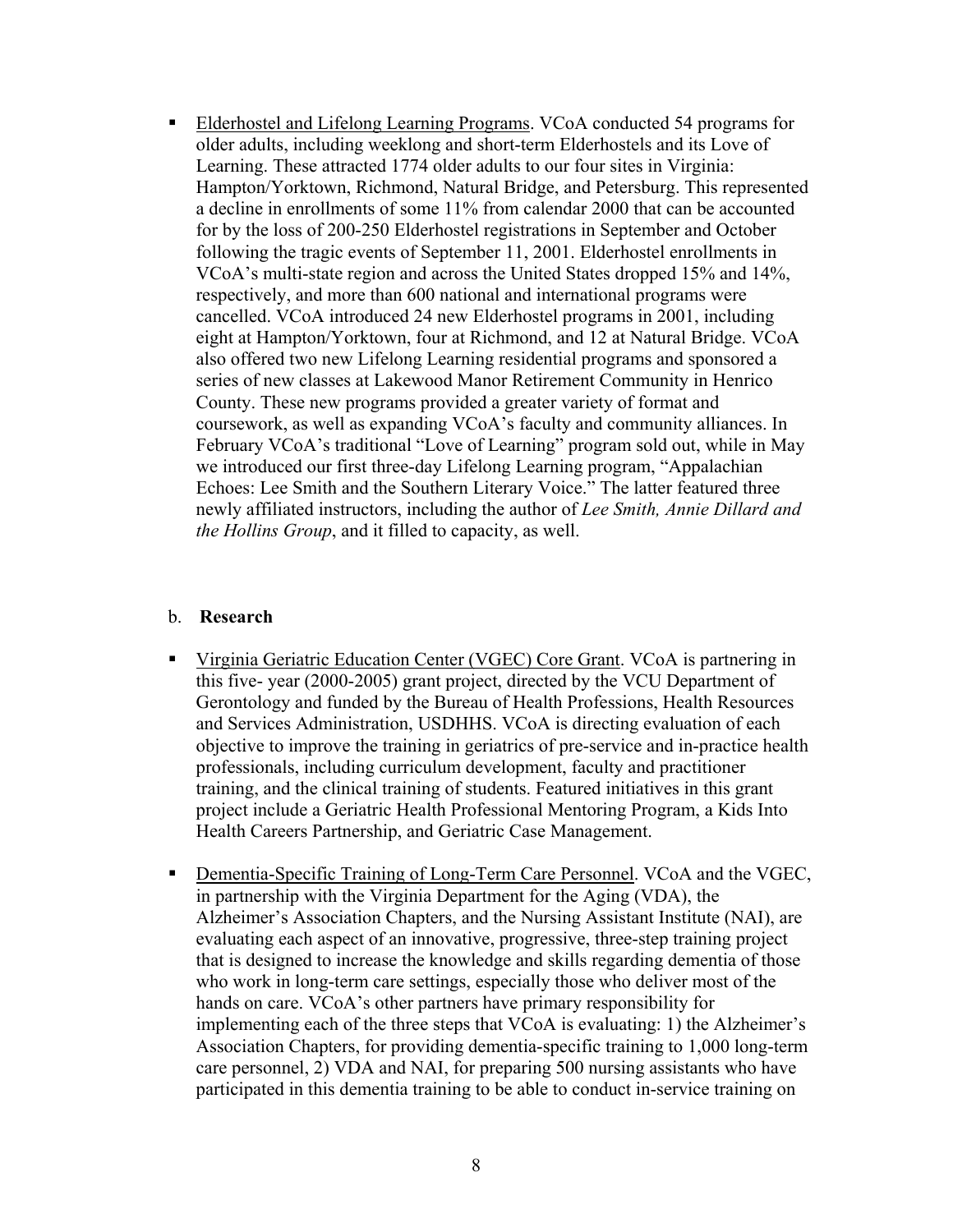this subject matter for their co-workers, and 3) VGEC, for offering 40 hours of job-focused training for 100 nursing assistants who have successfully completed both the dementia-specific training and the train-the-trainer module. The latter curriculum being developed by VGEC, with assistance from pastoral care, rehabilitation counseling, social work and nursing professionals, derives in part from a statewide needs assessment that VCoA conducted with nursing assistants and Directors of Nursing at long-term care facilities this year. The overall project will continue for some years, with VCoA assessing longitudinally the impact of the progressive three-step model upon the job satisfaction and career commitment of nursing assistants.

- Older Women and Domestic Violence: An Economic Analysis. VCoA developed and submitted a grant proposal to the Guggenheim Foundation to examine national secondary data sources to determine whether women aged 50 and over differ systematically from younger women with regard to several variables that may simultaneously predict the level of violence in abusive relationships and account for the underuse of domestic violence services by older women. The variables to be studied include characteristics of the individual, the domestic relationship, and the domestic violence service program. Unfortunately, this proposal was not funded.
- The Health Consequences of Childhood and Adult Abuse. VCoA collaborated with researchers from VCU's Department of Gerontology and Winthrop University to develop a grant proposal to examine the relationships between abuse, experienced as a child or as an adult, and the health and behavioral characteristics of women currently aged 50 and over. Using data from the National Violence Against Women Survey, this team would investigate associations between a history of abuse and present health outcomes. Results would provide information that could guide future policy decisions in health care and domestic violence services. This proposal was not funded*.*
- Statewide Survey of Older Virginians. The last comprehensive interviews with older Virginians to determine their physical and mental health statuses, socioeconomic circumstances, and awareness and use of needed community resources were conducted by VCoA in 1978-80. These data were of such high quality that they maintained their usefulness well into the early 1990s. However, the absence of related current information affects human services agencies in their planning and resource allocations. In calendar 2001 VCoA continued its efforts to conduct this statewide research that would identify elders most in need of assistance. In late 2000 the Joint Commission on Health Care (JCHC) of the General Assembly unanimously endorsed the Statewide Survey and identified House and Senate patrons to introduce budget amendments in the 2001 Session for its implementation. VCoA testified on these in the 2001 Session, but the amendments were not passed. In late 2001 JCHC again selected and unanimously endorsed the Statewide Survey, following a rigorous priority process. Patrons introduced budget amendments to be considered in the 2002 Session.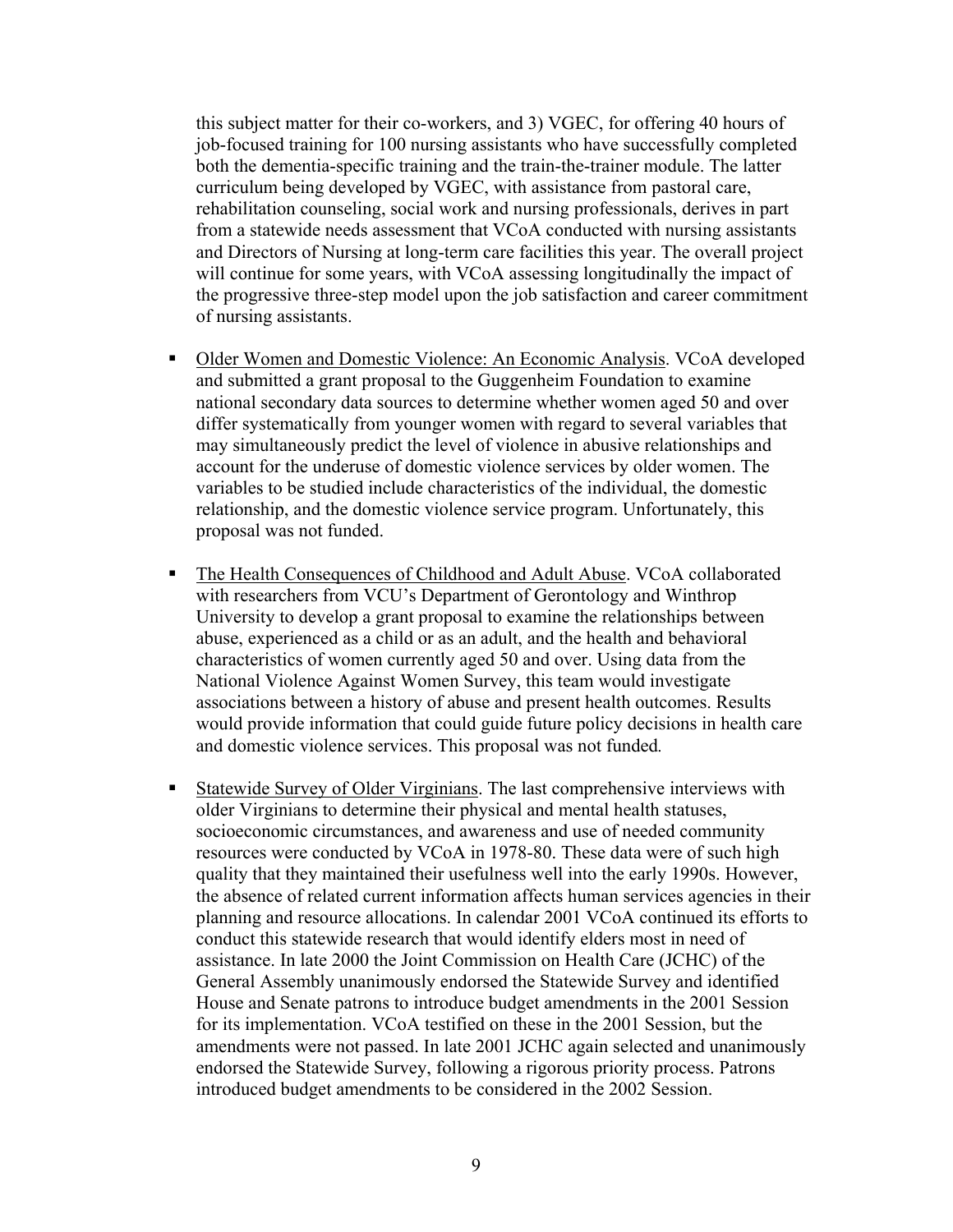Alzheimer's and Related Diseases Research Award Fund (ARDRAF)*.* VCoA manages this seed grant program for the Commonwealth without administrative cost. ARDRAF appropriations support promising lines of inquiry by Virginia researchers into clinical, biochemical, behavioral, pharmaceutical, and other aspects of dementing illnesses, in order to better understand their causes, consequences, and treatment. In 2001 the General Assembly's appropriation of \$125,000 allowed VCoA to make five awards in the 2001-2002 competition, two on brain biochemistry, and one each on pharmaceutical intervention, clinical care, and respite care for caregivers. *(See Appendix B for summaries of the 2001-2002 awards and the review committee and Appendix C for abstracts of the Final Reports of the 2000-2001 ARDRAF awardees)*

#### *c.* **Information and Resource Sharing.**

- Community Dissemination. VCoA completed a variety of community-based efforts to disseminate aging-related data and resources, as well as information about its research and training, current and future Lifelong Learning and Elderhostel programs. These included two hour-long radio programs on aging issues broadcast from studios in the Northern Neck, two radio interviews on-site at stations in Richmond, and participation as an exhibitor at 18 local conferences, fairs, workshops, and special events, in places from Tyson's Corner, to Virginia Beach, to Williamsburg, to Charlottesville. These included Senior Day at the Hanover County Parks and Recreation Center, the Crater District Senior Day in Colonial Heights, the Annual Fair of the Chesterfield County Triad, and the Christopher Wren Association in Williamsburg.
- Web Page (http:// views.vcu.edu/vcoa). VCoA continued to upgrade its web page during calendar 2001. The web page contains the main features of each quarterly issue of *Age in Action* since fall 1997; listings of current and near-future Elderhostel and other lifelong learning programs; data on older Virginians, as well as links to other web-based data resources; links to aging-related organizations both within Virginia and elsewhere; a comprehensive overview of the Alzheimer's and Related Diseases Research Award Fund, including past awards since inception in 1982, the current year's awardees, and application procedures; a statewide calendar of aging-related events; biographical sketches of VCoA staff members and synopses of some of their research interests; and a detailed catalog of VCoA's audiovisual holdings available for loan to individuals, groups, and organizations within Virginia.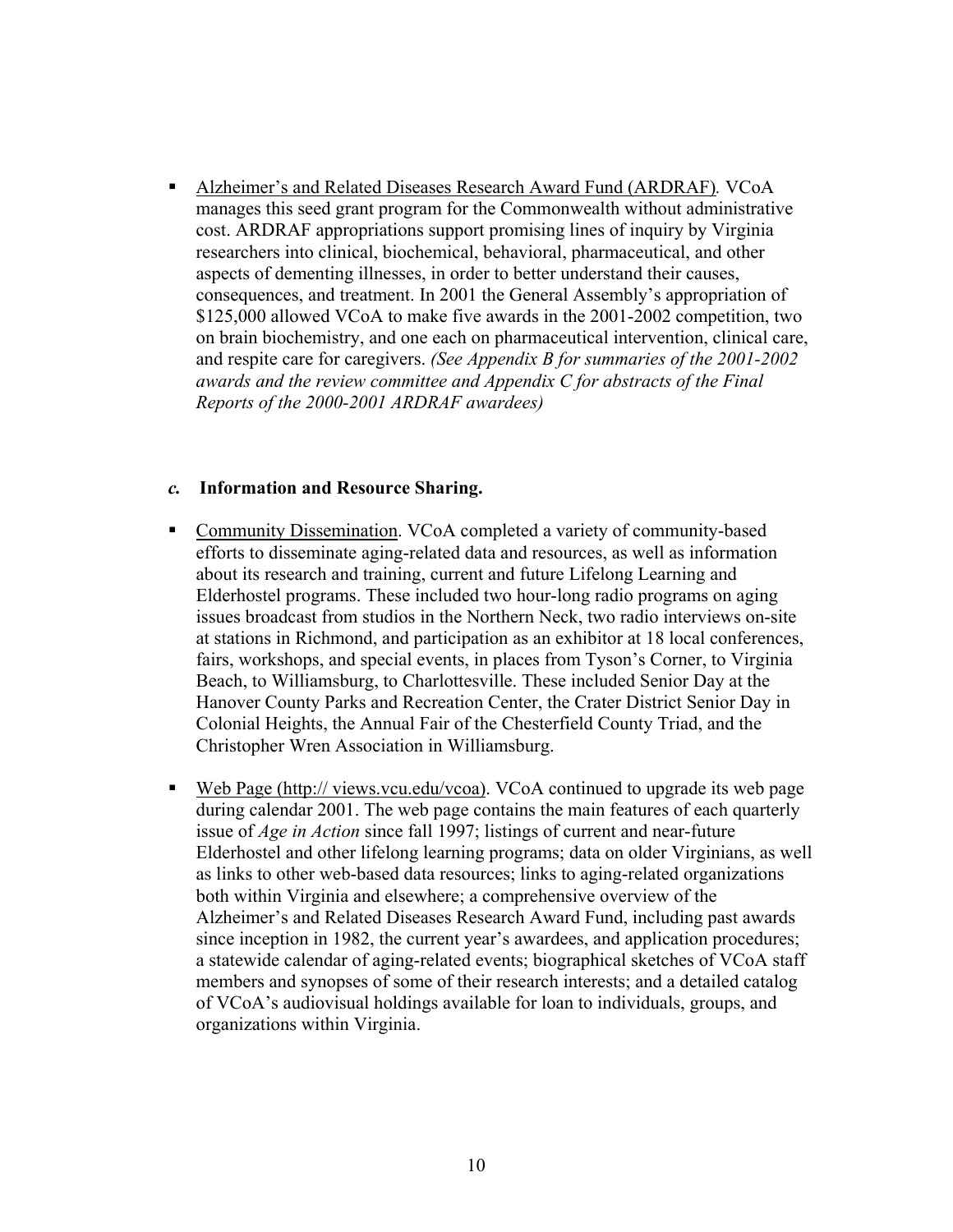Age in Action. VCoA's quarterly 20-page publication, co-produced with the Virginia Department for the Aging and Virginia Commonwealth University's Department of Gerontology, reaches some 4,500 professionals, paraprofessionals, elders and families each issue, with case studies, opportunities, research, and educational information. Each issue begins with a case study of a condition or topic of broad gerontological relevance. Volume 16's four case studies included "Vision and Hearing Loss in the Older Adult – 'Double Trouble'" (Winter 2001), "Enhancing the Quality of Life of Nursing Home Residents with Late Stage Alzheimer's Disease and Related Disorders"(Spring), "Bridging Aging and Domestic Violence Services in Our Communities" (Summer), and "Avoiding Medication Pitfalls" (Fall).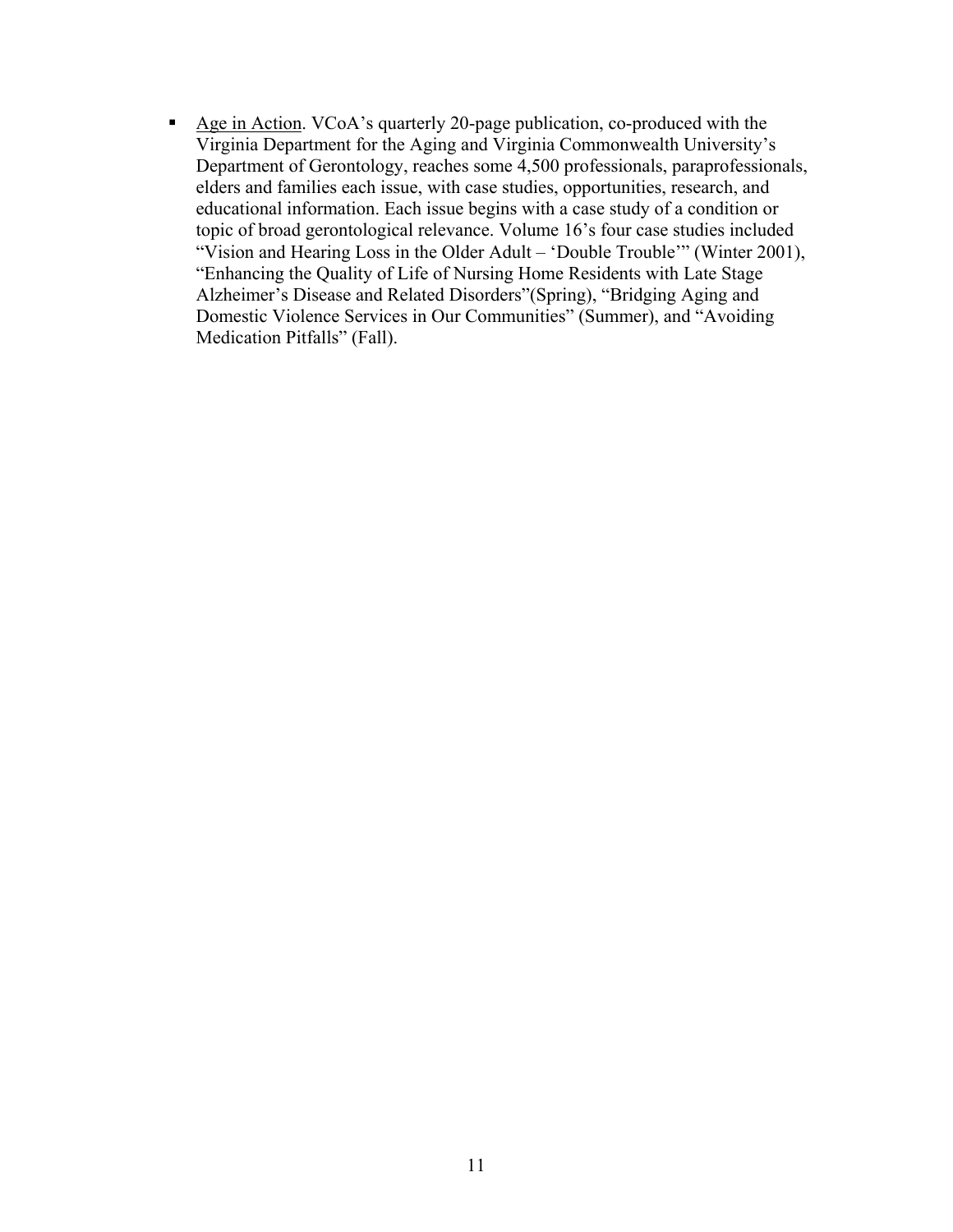## Goals 2002

VCoA will continue its self-appraisal in order to ensure accomplishing the Priority Goals promulgated by its Advisory Committee. VCoA will dedicate two of the quarterly joint meetings of its Advisory Committee and University Council to monitoring progress in attaining annual objectives, modifying strategies and activities, and establishing new objectives, while attempting to accommodate changes in the national economy, in administrative and promotional policies of the national and regional Elderhostel headquarters, and in priorities of funding sources. The terrorist attacks of September 11<sup>th</sup> and downturns in the economy have certainly had far-reaching consequences on many sectors of state and federal government, business, and higher education. Subsequent effects upon our operations remain to be seen.

VCoA will, of course, continue its commitment to its legislated mandates, maintaining alertness for opportunities to leverage its resources to the benefit of older Virginians and their families. We anticipate that partnerships and affiliations will again help maximize VCoA's productivity. The following outline of activities intended for 2002 is organized according to the mandates of interdisciplinary studies, research, and information and resource sharing.

#### **Interdisciplinary Studies**

- VCoA will continue its new joint project with the Department of Gerontology at VCU, funded by the State of Delaware, that seeks to offer older adults with gambling, alcohol, or other unhealthy behaviors various health promoting alternatives. In calendar 2002 VCoA intends to continue its development of a statewide survey of older Delawareans to gauge prevalence of unhealthy lifestyles; further its creation of a wellness curriculum; and script a video on healthy and unhealthy behaviors. Because of the project's focus upon both older adults and service providers in a number of aging- and health-related fields, VCoA believes that the project's processes and outcomes will have ready relevance to the Commonwealth of Virginia.
- VCoA intends to continue its active collaboration in the new multi-year Core Center grant directed by the Virginia Geriatric Education Center. VCoA staff will help to accomplish goals intended to improve the geriatrics training of health professionals and their care of older patients. Key features of this initiative include a Geriatrics Health Professional Mentoring Program, Geriatric Case Management, and a Kids Into Health Careers Partnership.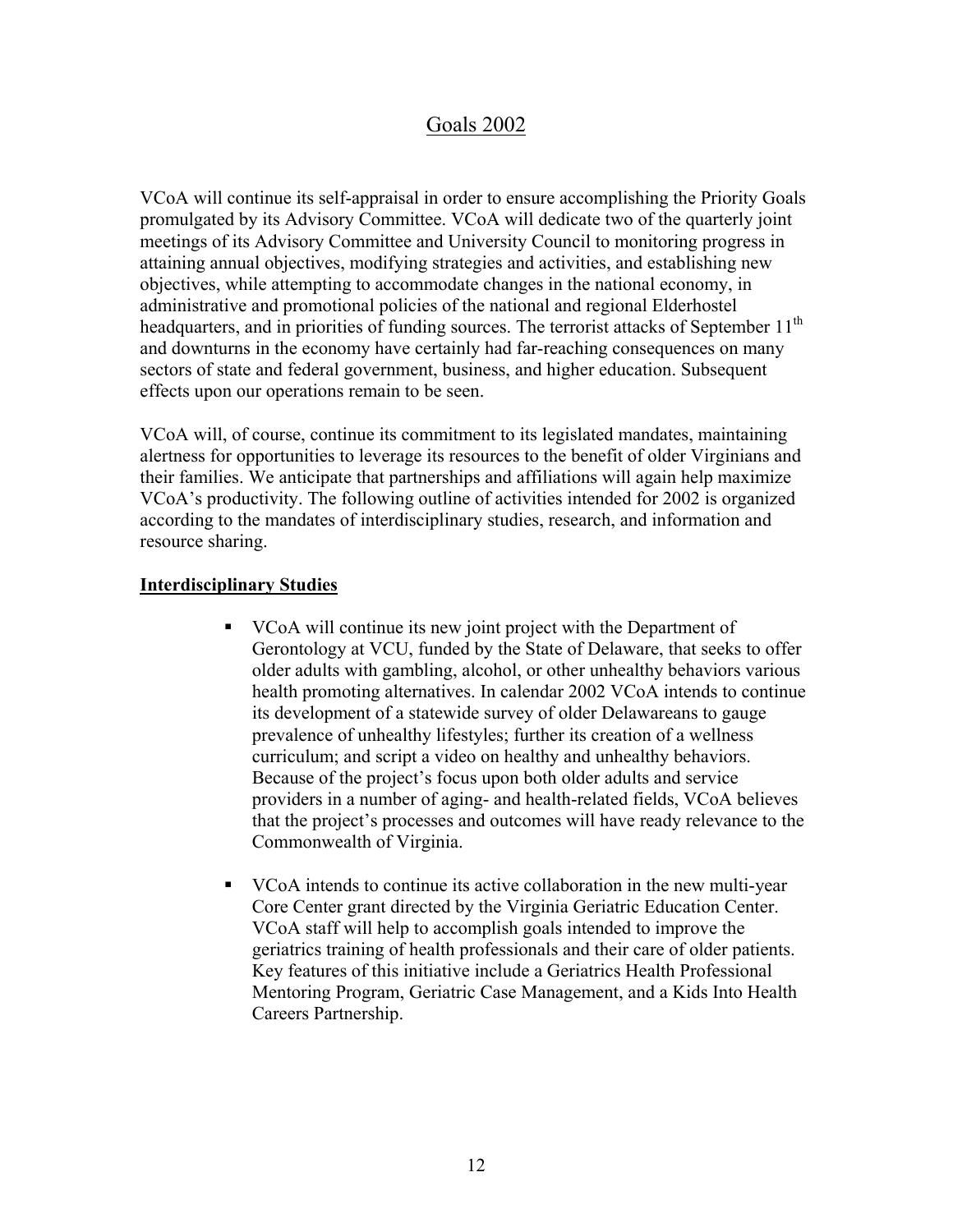- VCoA intends to continue to innovate in the formats and content of its Elderhostel and Lifelong Learning programs, in order to continue the growth of enrollments in the former and the diversity of geographic settings in the latter. Both of these were interrupted by the tragic events of September  $11^{th}$ .
- VCoA intends to continue its developmental work in the matter of domestic violence against older women. So far, this has involved leadership in a regional task force, some presentations before professionals in adult protective services, and several creative but unsuccessful grant proposals on economic and health correlates.
- VCoA intends to maintain its involvement in the Virginia Arthritis Task Force, led by the Virginia Department of Health with funding from the federal Centers for Disease Control and Prevention, and to help prioritize tasks in implementing the *2001-2005 Virginia Arthritis Action Plan.*

#### **Research**

- VCoA will continue its evaluation of the partnered project to increase both the dementia-specific training of long-term care workers and their likelihood of remaining. A collaboration of the Virginia Geriatric Education Center, the Virginia Department for the Aging, the Nursing Assistant Institute, the Alzheimer's Association network of Chapters, and VCoA is in the middle of a progressive, three-part train-the-trainer initiative potentially affecting some 1000 nursing assistants. VCoA will evaluate outcomes of the training, including its impact on the nursing assistants' job satisfaction and career commitment.
- VCoA intends to conduct a research and education conference in 2002 highlighting the multiple contributions of the Alzheimer's and Related Diseases Research Award Fund (ARDRAF) to better understanding of the causes, consequences, and treatments of dementing illnesses. This second, biannual conference will be co-sponsored with the Alzheimer's Association of Greater Richmond in order to reach an added audience of family caregivers and human services providers, and with the Maguire Veterans Administration Medical Center in order to increase the involvement of physicians. This second conference will feature past ARDRAF awardees, as well as notable invited speakers, and will serve, among other purposes, as a means of demonstrating that ARDRAF is an important stimulant to innovative research into biochemical, clinical, behavioral, caregiving, public policy and other aspects of dementia.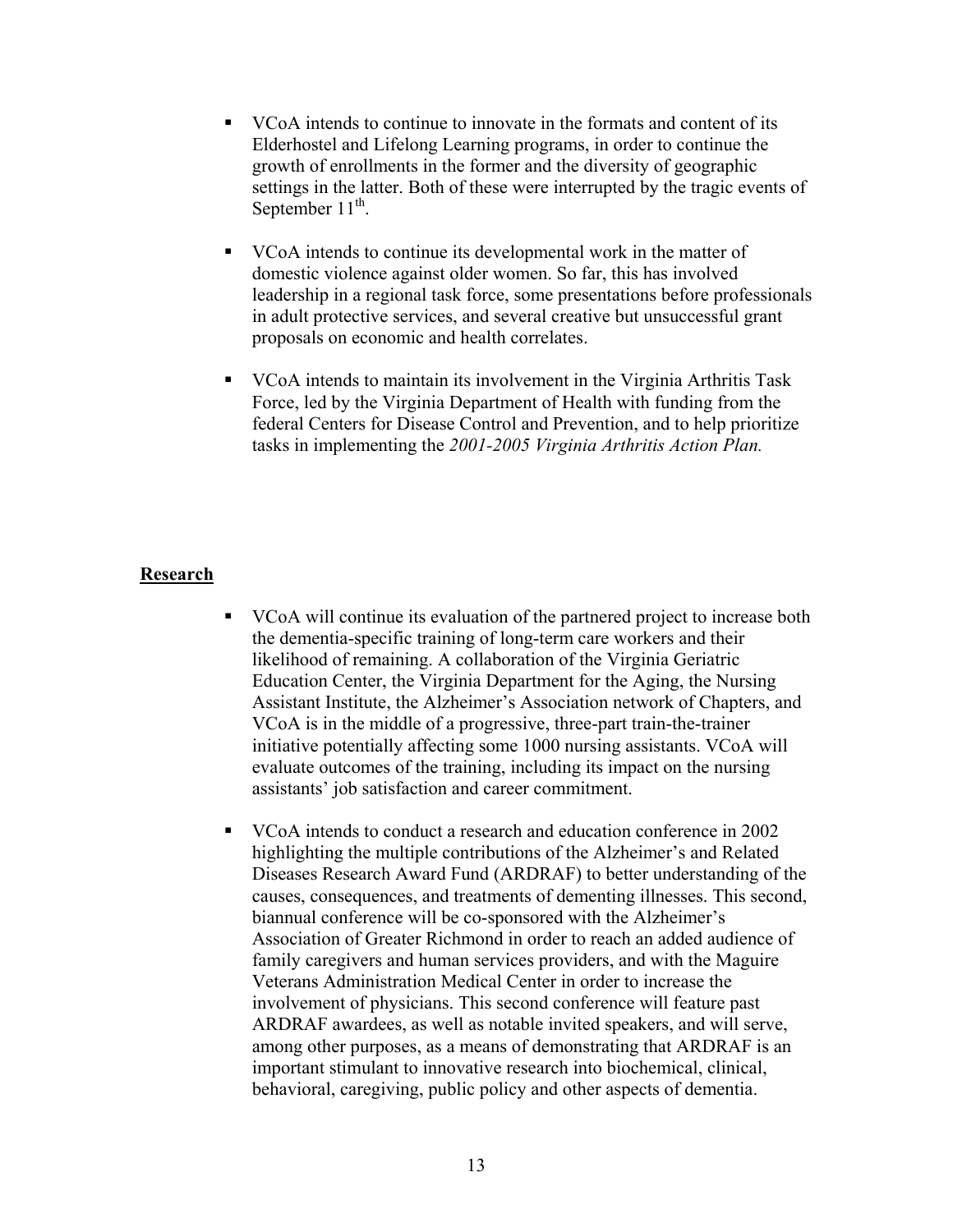VCoA hopes to gain the support of the General Assembly and of private sector sponsors for the conduct of a much-needed Statewide Survey of Older Virginians in order to document more comprehensively the physical, mental, and socioeconomic statuses of older Virginians and their families, as well as their knowledge and use of relevant available community resources.

#### **Information and Resource Sharing**

- VCoA intends to continue its leadership in two productive alliances for preventing and responding to violence against older Virginians, namely the Central Virginia Task Force for Older Battered Women and the Virginia Coalition for the Prevention of Elder Abuse.
- VCoA intends to continue to partner with statewide aging-related organizations as an effective means of disseminating research findings and training for professionals across Virginia. VCoA will co-develop and cosponsor the annual conferences of associations throughout the year.
- VCoA intends to maintain its extensive involvement on the boards of numerous non-profit aging-related organizations, offering *pro bono* gerontological expertise and technical assistance to the benefit of the elders and families that these organizations serve.
- VCoA intends to computerize the holdings in the Information Resource Center (IRC), the lending library of films and books that it maintains for the citizens of the Commonwealth. Our hope is to see that these holdings are updated and computer-registered, and that a computer-based loan program is operational in the forthcoming calendar year.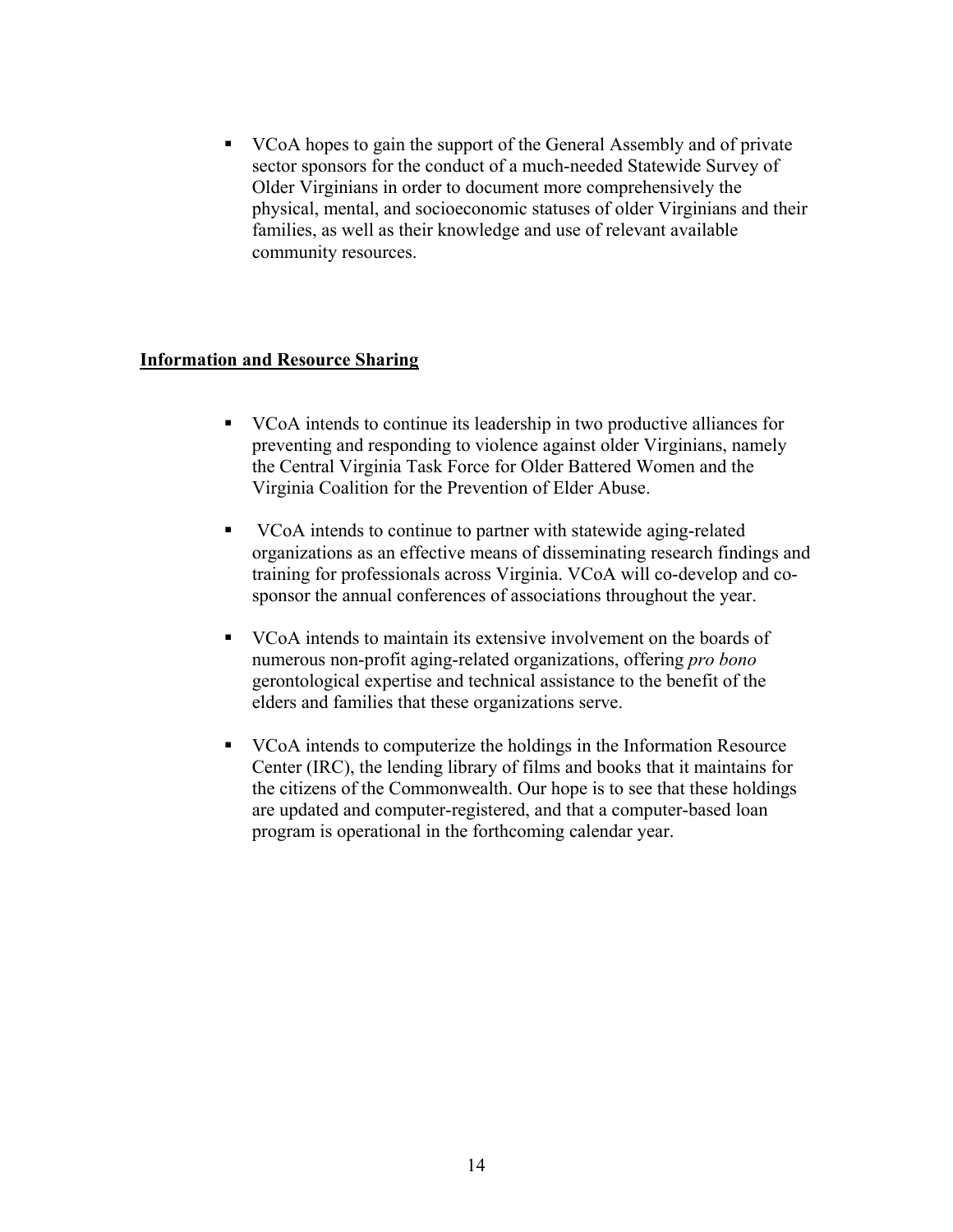### **Virginia Center on Aging Staff**

 Edward F. Ansello, Ph.D., *Director*  Barbara J. Brandon, *Office Manager* Constance L. Coogle, Ph.D., *Assistant Director of Research* Catherine D. Dodson, M.S., *Elderhostel Coordinator, Richmond*  William F. Egelhoff, M.B.A., *M.Div., Director Emeritus*  Breonte Guy, *Research Assistant* James R. Gray, M.S., *Elderhostel Coordinator, Natural Bridge*  Sung C. Hong, *Research Assistant* Paula Knapp Kupstas, Ph.D., *Research Economist*  Nathan R. McAnally, *Elderhostel Assistant*  Rachel Moody, *Elderhostel Assistant* Nancy G. Phelps, *Elderhostel Coordinator, Hampton* Jason A. Rachel, M.S., *Public Relations Assistant Specialist* Kimberly A. Ramos, *Research Assistant* Jane F. Stephan, Ed.D., *Assistant Director of Education* Leland H. Waters, B.S., *Accountant*  Matthew W. Webster, B.A., *Research Assistant*  Vanessa M. Wilson, B.S., *Research Assistant*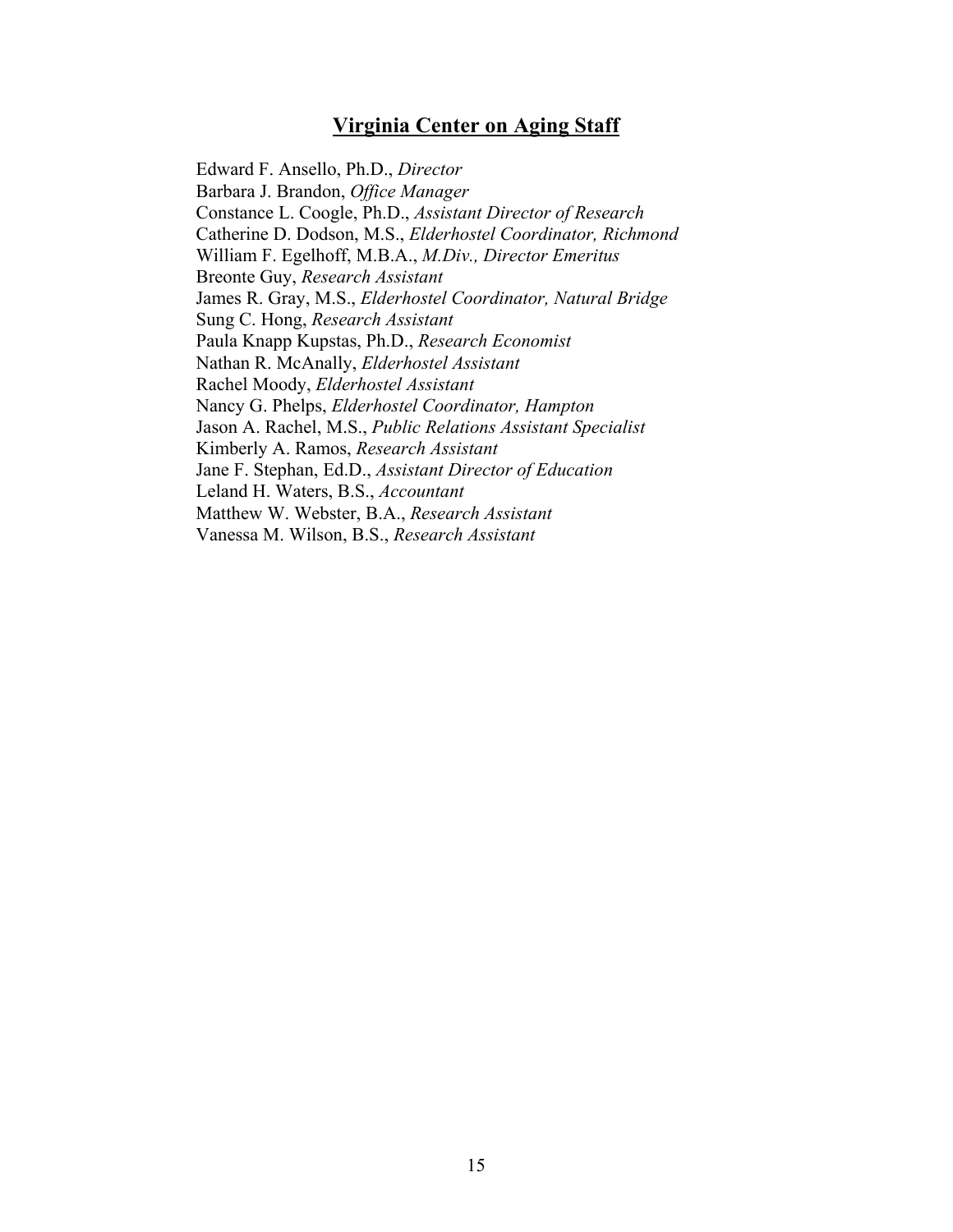# Appendix A

List of Agencies Worked with in 2001 by Geographic Region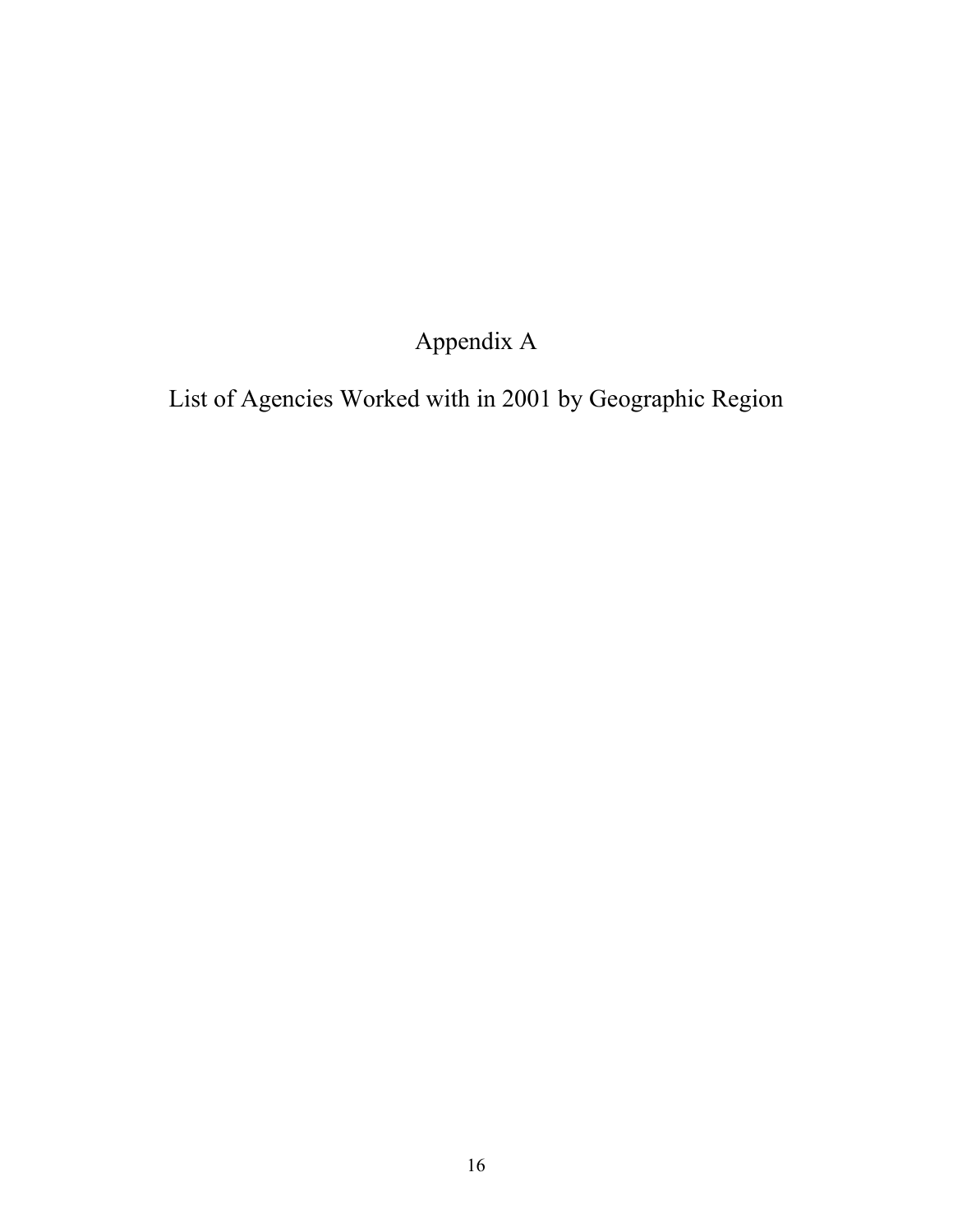## Appendix B

Alzheimer's and Related Diseases Research Award Fund Announcement of 2001-2002 Awards, and Membership on the Review Committee